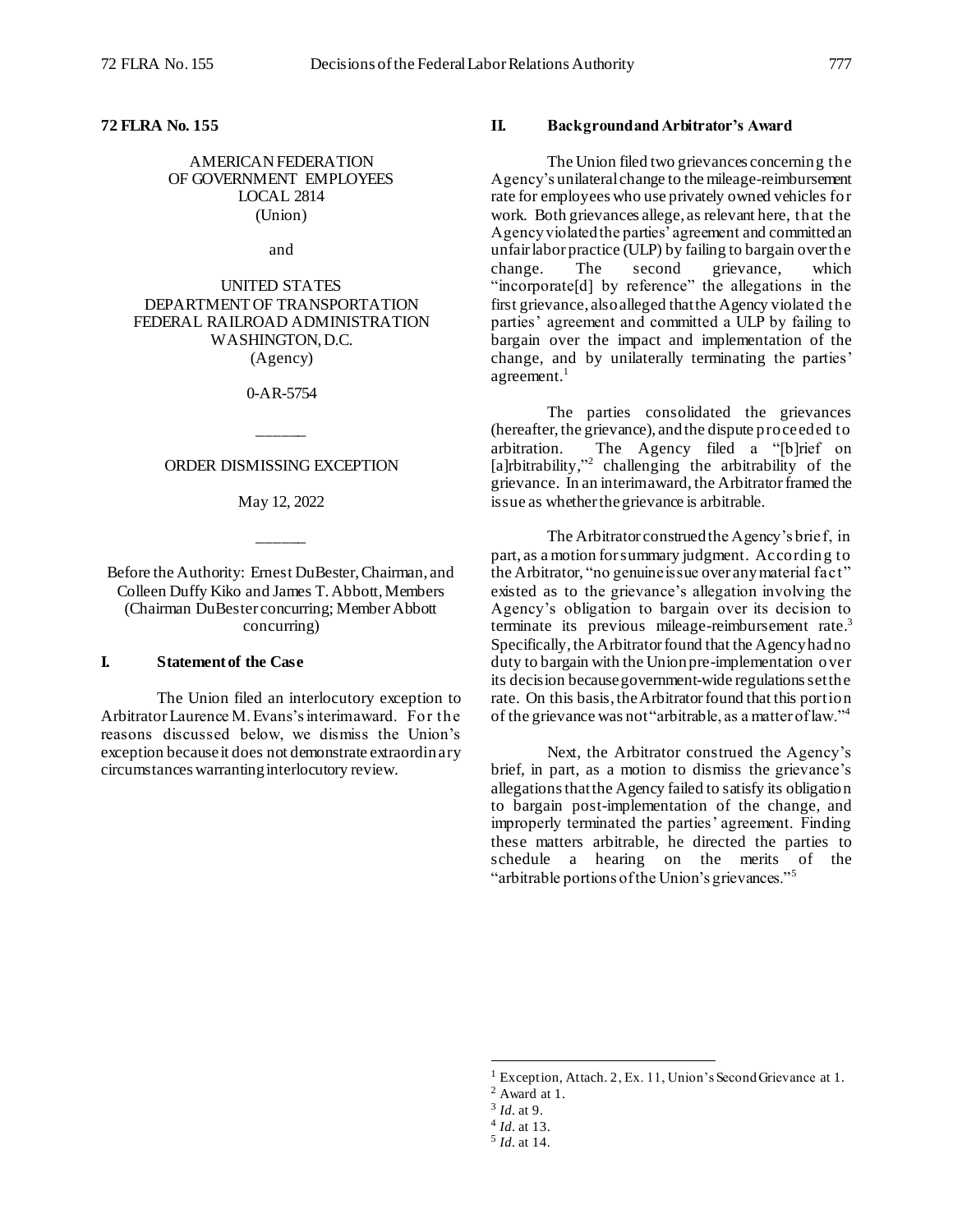The Union filed an exception<sup>6</sup> to the award on August 16, 2021.<sup>7</sup>

# **III. Analysis and Conclusion: The Union's exception is interlocutory, and it has not demonstrated extraordinary circumstances warranting review.**

The Authority ordinarily will not resolve an exception to an arbitration award unless the award constitutes a complete resolution of all the issues submitted to arbitration.<sup>8</sup> However, the Authority has determined that an interlocutory exception presents "extraordinary circumstances" that warrant review when its resolution will advance the ultimate disposition of the case by obviating the need for further arbitration.<sup>9</sup>

 $7$  The Agency filed its opposition to the Union's exception on September 16, 2021. The deadline to file an opposition is thirty days after the date that exceptions are served on the opposing party. 5 C.F.R. § 2425.3. Here, the Authority's Office of Case Intake and Publication ordered the Agency to show cause by October 7, 2021 why its opposition should not be rejected as untimely. Order to Show Cause at 2. On October 8, 2021, the Agency requested leave to file, and did file, a response to the order in which the Agency concedes t h at it filed its opposition one day late, but asks the Authority to find extraordinary circumstances warrant considering the Agency's untimely opposition. Because consideration of the Agency's opposition would not alter our ultimate decision, we assume, without deciding, that the opposition is properly before us. *AFGE, Loc. 2663*, 70 FLRA 147, 148 (2016) (Member Pizzella concurring). Accordingly, we need not consider the Agency's response to the order, or the Union's response to that filing.

In its exception, the Union acknowledges that the Arbitrator did not completely resolve all of the issues submitted to arbitration.<sup>10</sup> Therefore, we find that the exception is interlocutory.<sup>11</sup>

The Union argues that "extraordinary circumstance[s]" warrant review because a ruling on its exception could obviate the need for further arbitration hearings.<sup>12</sup> Specifically, the Union asserts that continuing the litigation now would waste resources because it would refile its exception following the Arbitrator's subsequent award, and, according to the Union, the Authority would then find in the Union's favor and remand the matter to the parties.<sup>13</sup>

But the Union's exception challenges only the Arbitrator's finding regarding the pre-implementation bargaining issue, and does not address the remaining issues for which the Arbitrator directed the parties to a hearing.<sup>14</sup> Thus, regardless of our disposition of the Union's exception, further proceedings are necessary in this case. Even if we were to grant the Union's exception and find that the Arbitrator prematurely ruled on the merits of the pre-implementation bargaining issue, the parties would then need to further litigate that issue. And if we were to deny the exception, further proceedings on the remaining issues are still required. For that reason, resolving the Union's exception would not obviate the need for further proceedings.

Consequently, the Union has failed to demonstrate extraordinary circumstances that warrant review, and we dismiss the Union's interlocutory exception.<sup>15</sup>

# **IV. Decision**

We dismiss, without prejudice, the Union's exception.

l

j

<sup>6</sup> We note that it is unclear whether the Union requests an expedited, abbreviated decision in this case. *See* Exception Br. at 4 (requesting "expedited review of these [e]xceptions"); Opp'n Form at 5 (affirming that Union requested expedited, abbreviated decision under 5 C.F.R. § 2425.7). *But see* Exception Form at 6 (responding "no" to question of whether Union is requesting expedited, abbreviated decision under 5 C.F.R. § 2425.7). Under § 2425.7 of the Authority's Regulations, an expedited, abbreviated decision is appropriate when "an arbitration matter . . . does not involve allegations of unfair labor practices under 5 U.S.C. [§] 7116." 5 C.F.R. § 2425.7. Because this case involves a ULP allegation, we find that an expedited, abbreviated decisio n is inappropriate. *AFGE, Loc. 2338*, 71 FLRA 1039, 1040 (2020). Accordingly, to the extent that the Union requests an expedited, abbreviated decision, we deny that request.

<sup>8</sup> *U.S. Dep't of VA, John J. Pershing VA Med. Ctr., Poplar Bluff, Mo.*, 72 FLRA 494, 494 (2021) (*VA*) (Chairman DuBester concurring) (citing *U.S. DHS, U.S. CBP, L.A., Cal.*, 72 FLRA 411, 412 (2021) (*CBP*); *U.S. Dep't of Educ., Fed. Student Aid*, 72 FLRA 316, 316-17 (2021) (Chairman DuBester concurring); *U.S. Dep't of the Army, Army Corps of Eng'rs, Norfolk Dist.*, 71 FLRA 713, 713-14 (2020) (*Army Corps*) (then-Member DuBester concurring)).

<sup>9</sup> *VA*, 72 FLRA at 494 (citing *CBP*, 72 FLRA at 412; *U.S. Dep't of the Treasury, IRS*, 70 FLRA 806, 808 (2018) (then-Member DuBester dissenting)).

<sup>10</sup> Exception Br. at 5 (noting that the award "permit[ed] some portions of the [g]rievances to proceed to hearing").

 $11$  *Army Corps*, 71 FLRA at 714 (exceptions interlocutory where arbitrator resolved arbitrability as threshold matter but had not yet resolved merits).

<sup>&</sup>lt;sup>12</sup> Exception Br. at 5.

<sup>13</sup> *Id.*

<sup>14</sup> *Id.*; *see also* Award at 13-14.

<sup>15</sup> *VA*, 72 FLRA at 494-95 (dismissing interlocutory exception where granting exception regarding arbitrability issue would not obviate need for arbitration proceedings on merits of grievance).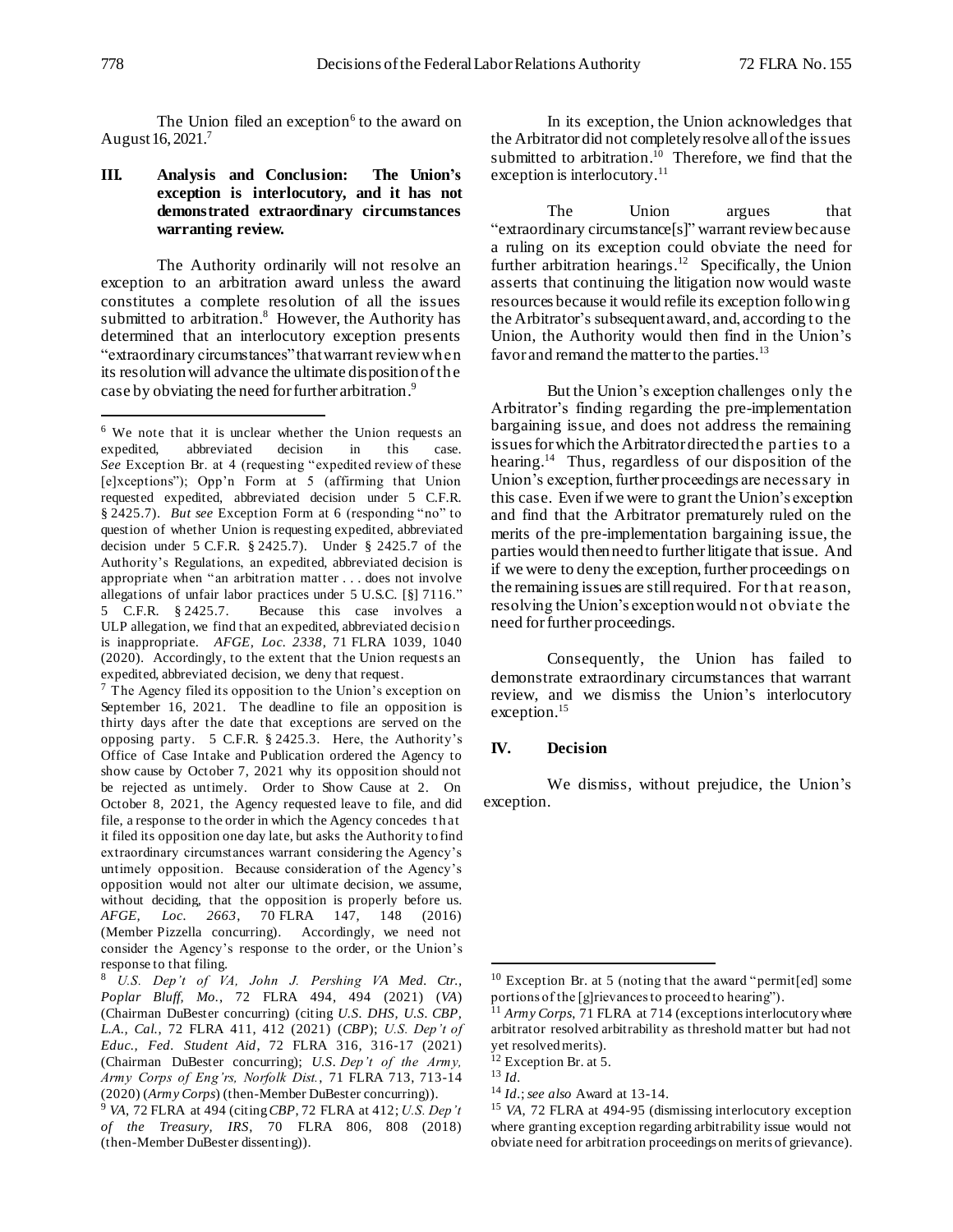# **Chairman DuBester, concurring:**

I agree with the Decision to dismiss, without prejudice, the Union's exception.